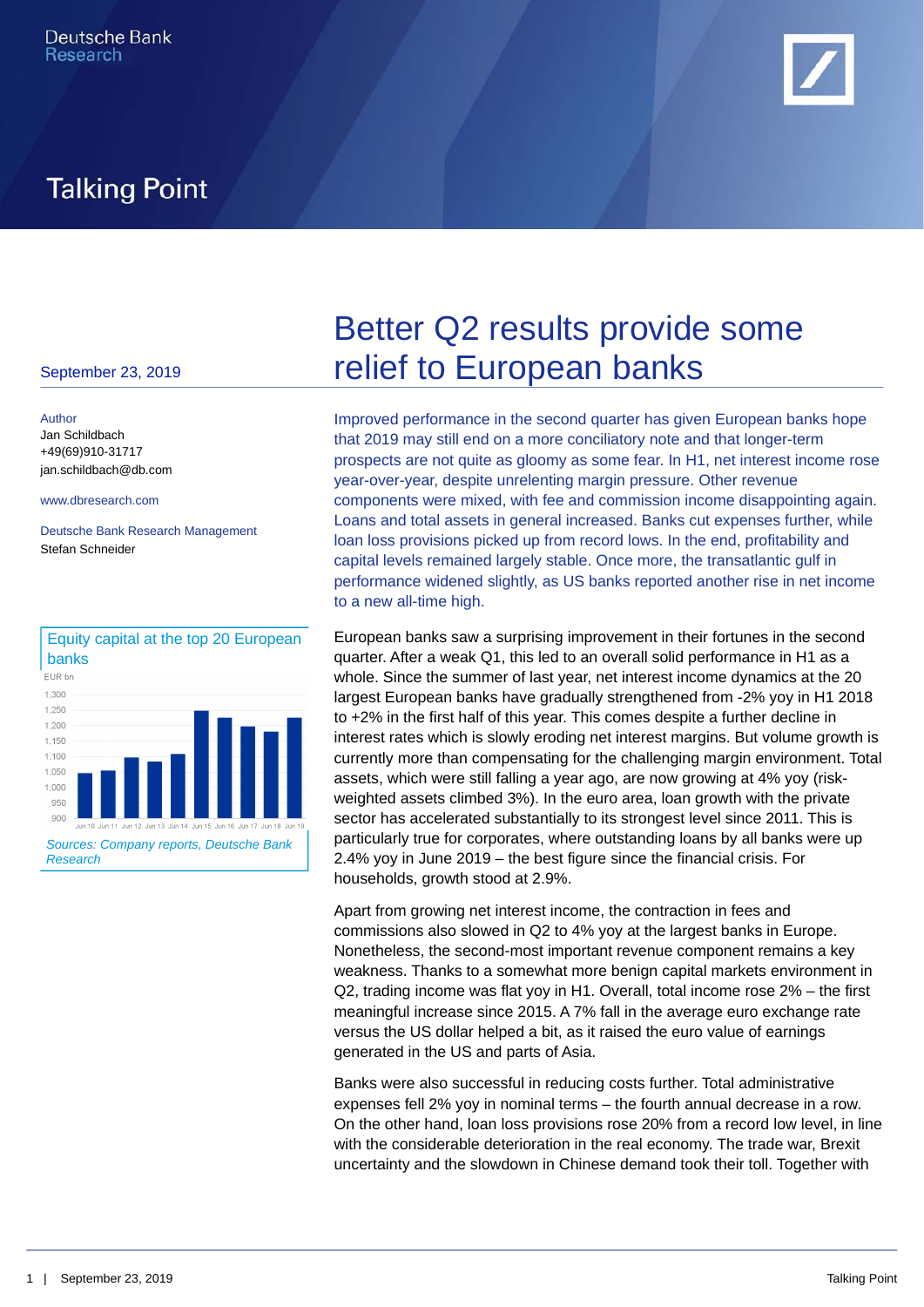

### Better Q2 results provide some relief to European banks

some idiosyncratic charges, net income of EUR 48 bn was unchanged from a year ago. Banks' total capital base rose in parallel with total assets (+4% yoy), after a slow build-up in recent years. This caused underlying ROE (unweighted average) to slip 1 pp to 8%. The cost-income ratio stood at 62%.

Capital and liquidity levels were broadly flat and remained sound on aggregate. The fully loaded CET1 ratio was down 0.1 pp yoy to 13.6% on average; the fully loaded leverage ratio was up by the same amount to 4.9%. Almost all institutions now report the Liquidity Coverage Ratio (LCR), which edged up 1 pp to 148%.

This should allow banks to weather a normal, cyclical downturn in the economy, like the current one. In case of a massive worsening triggered by an intensifying trade war or a chaotic no-deal Brexit, for example, banks would of course quickly be in the front line, facing lower revenues and a surge in credit losses. Compared to that, the latest monetary easing by the ECB may only have a relatively mild, and mixed, effect on banks. On the one hand, deposit tiering brings the sector an immediate and non-negligible benefit from lower interest payments to the central bank. Higher bond prices could also lead to valuation gains in banks' securities portfolios. On the other hand, lower-for-longer interest rates (both through a lower deposit rate and new asset purchases) imply additional pressure on the interest margin and make a future normalisation of rates an ever more distant prospect.

How did European banks fare compared to their peers on the other side of the Atlantic? The US banking industry as a whole delivered another strong performance in H1 2019. Total revenues were up 3% yoy (growth was down, though, from 7% a year ago), driven by larger loan volumes and higher interest rates than in H1 2018. However, the latter may change soon, following the Fed's two recent rate cuts (and possibly more to come). Loan loss provisions climbed 11% to their highest level since 2012. Nevertheless, post-tax profits rose 6% yoy to USD 123 bn, which marks a new all-time record. ROE was basically stable at 12%. Bottom line: US banks' performance exceeded that of their European counterparts once more, and the gap has widened again. A glimmer of hope for the Europeans may be that the decade-long run in US banking seems to be slowing down, as the US economy is also cooling and rates are declining. What is more, European banks – after years of struggle – have probably become better versed in tight cost management than their "spoiled by success" US peers.

© Copyright 2019. Deutsche Bank AG, Deutsche Bank Research, 60262 Frankfurt am Main, Germany. All rights reserved. When quoting please cite "Deutsche Bank Research".